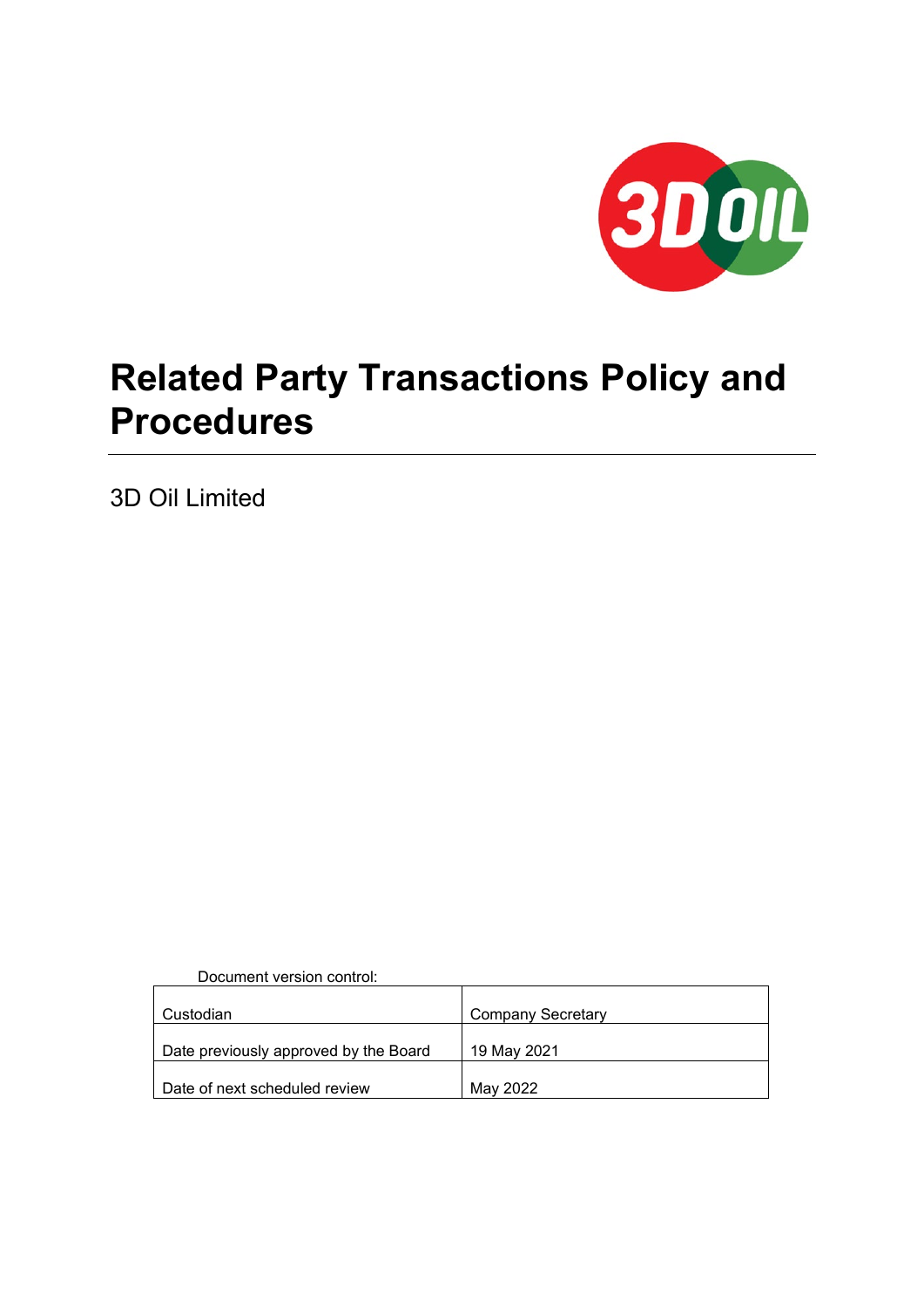# **Contents**

| 1.  | Purpose                                                                                                  | 1              |
|-----|----------------------------------------------------------------------------------------------------------|----------------|
| 2.  | Related party transaction policy                                                                         | $\mathbf{1}$   |
| 3.  | Definitions                                                                                              | 1              |
| 4.  | Related party transaction obligations - Corporations Act                                                 | 3              |
| 5.  | Transactions with a person in a position of influence (including related parties)<br>- ASX Listing Rules | 6              |
| 6.  | Related party transaction obligations – accounting standards                                             | $\overline{7}$ |
| 7.  | Procedures for dealing with related party transactions                                                   | 9              |
| 8.  | Review                                                                                                   | 12             |
| 9.  | Contact                                                                                                  | 11             |
| 10. | Approved and Adopted                                                                                     | 11             |

Annexure A Factors to consider when determining whether a transaction is 'arm's length' for the purpose of the related party provisions in the Corporations Act 13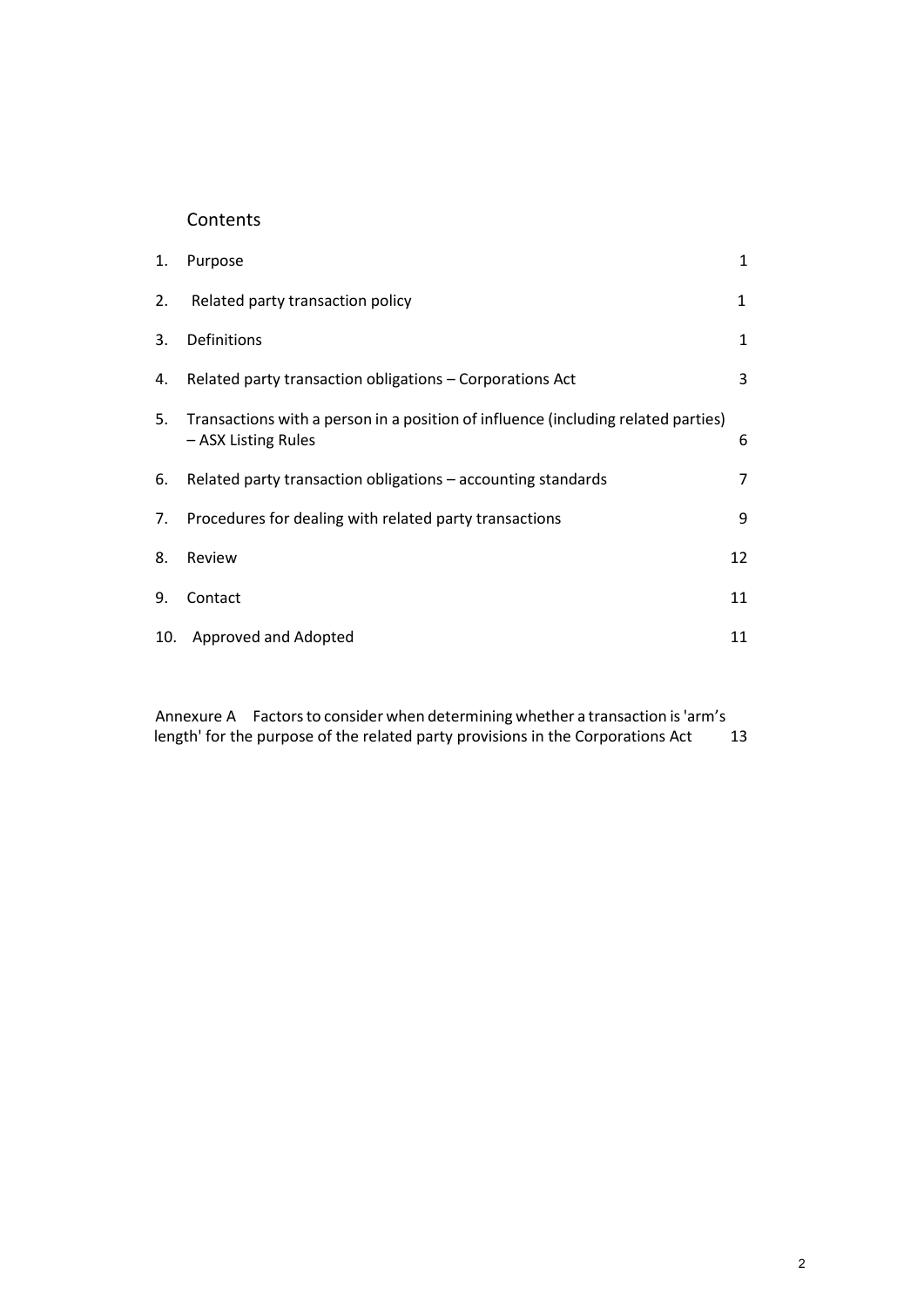# **1. Purpose**

1.1. This document sets out the Policy for the handling of, and the procedures for dealing with, related party transactions and transactions involving a person in a position of influence for 3D Oil Limited ACN 105 597 279 (**Company**) and its Subsidiaries (**Group**).

Any section within this Policy that references the ASX Listing Rules is only applicable upon The Company successful listing on the Australian Stock Exchange (**ASX**).

# **2. Related party transaction policy**

2.1. Related party transactions

Chapter 2E of the Corporations Act sets out the related party provisions which must be complied with by public companies, such as the Company. In summary, these provisions provide that public companies and their Subsidiaries must not give a financial benefit to a related party without the approval of the shareholders of the public company, unless the giving of the benefit falls into one of the exceptions listed in the Corporations Act (summarised below at section 4.9).

- 2.2. Transactions with a person in a position of influence
	- a) In addition to the requirements prescribed by the Corporations Act, the Company must also comply with the requirements of the ASX Listing Rules, specifically (in the context of this Policy) the provisions in Chapter 10 of the ASX Listing Rules which relate to transactions with persons in a position of influence.
	- b) All related party transactions and transactions with persons in a position of influence that are contemplated, proposed and/or entered into by the Company must be considered in accordance with this Policy to ensure compliance with the Corporations Act, ASX Listing Rules and the Australian Accounting Standards.
	- c) Before the Company enters into a related party transaction or a transaction with a person in a position of influence, such transaction must be reviewed and considered in accordance with the procedures set out in section 7 to ensure that the proposed transaction complies with this Policy.
- 2.3. This Policy applies to each company forming part of the Group. As at the date of this Policy, the Group includes the following companies:
	- a) 3D Oil Limited (ACN 105 597 279)
	- b) 3D Oil T49P Pty Ltd (ACN 163 960 807)

(together referred to as or the company as the context may require).

# **3. Definitions**

3.1. In this Policy, unless the context otherwise requires: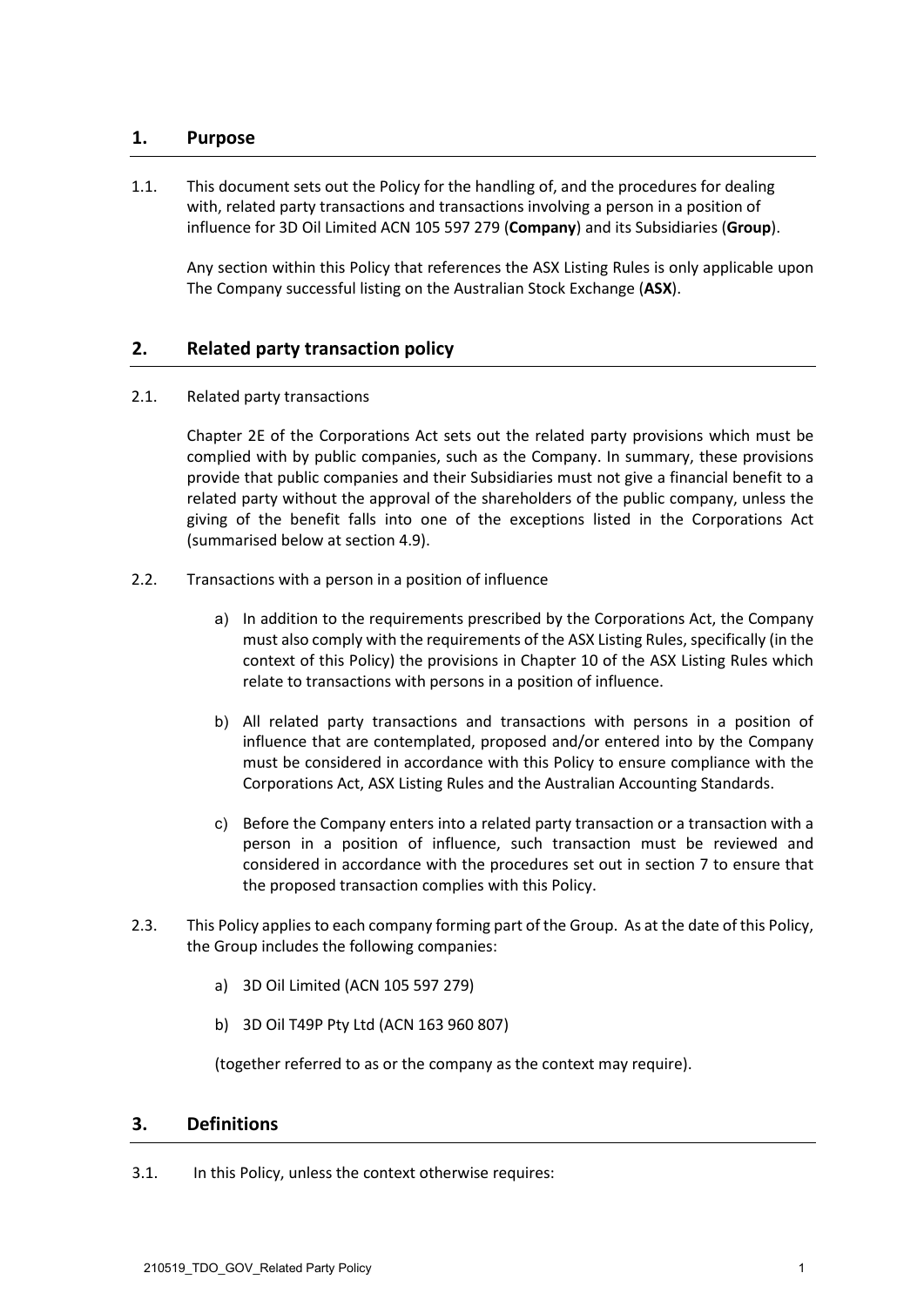- a) **ARC** means the Audit and Risk Committee (or in its absence the Board acting as the ARC);
- b) **ASIC** means the Australian Securities & Investments Commission;
- c) **Associate** means:
	- i. a person who makes, or proposes to make, an agreement, arrangement or understanding with another person, whether formal or informal, written or oral, and whether or not legally binding, for controlling or influencing the composition of an entity's board or the conduct of an entity's affairs; or
	- ii. a person who amongst other things, acts in concert, or proposes to act in concert, with another person in relation to an entity's affairs; or
	- iii. a person in partnership with another person who carries on a financial services business; or
	- iv. in the context of a company, each of the company's directors, its secretary and each of its related bodies corporate;
- d) **ASX** means ASX Limited;
- e) **ASX Listing Rules** means the ASX Listing Rules published by ASX from time to time;
- f) **Corporations Act** means the Corporations Act 2001 (Cth);
- g) **Financial benefit** has the meaning given to that term under sectio[n 4.8;](#page-5-0)
- <span id="page-3-1"></span><span id="page-3-0"></span>h) **Person** in a position of influence means a person who satisfies one or more of the following:
	- i. a related party of the Company;
	- ii. a Subsidiary (but not a wholly owned Subsidiary) of the Company;
	- iii. a substantial holder, if the person and their Associates have a relevant interest or had a relevant interest in the preceding six months in at least 10% of the total voting shares of the Company;
	- iv. an Associate of a person referred to in paragraph[s i](#page-3-0) t[o iii](#page-3-1) above; or
	- v. a person whose relationship to the entity or a person referred to in paragraphs [i](#page-3-0) to [iv](#page-3-2) above is such that in ASX's opinion, the transaction should be approved by shareholders; and
- <span id="page-3-2"></span>i) **Related party** has the meaning given to that term under sectio[n 4.4;](#page-4-0)
- j) **Relevant Interest** means where a person:
	- i. has power to exercise, or control the exercise of, a right to vote attached to a share; or
	- ii. is the holder of a share; or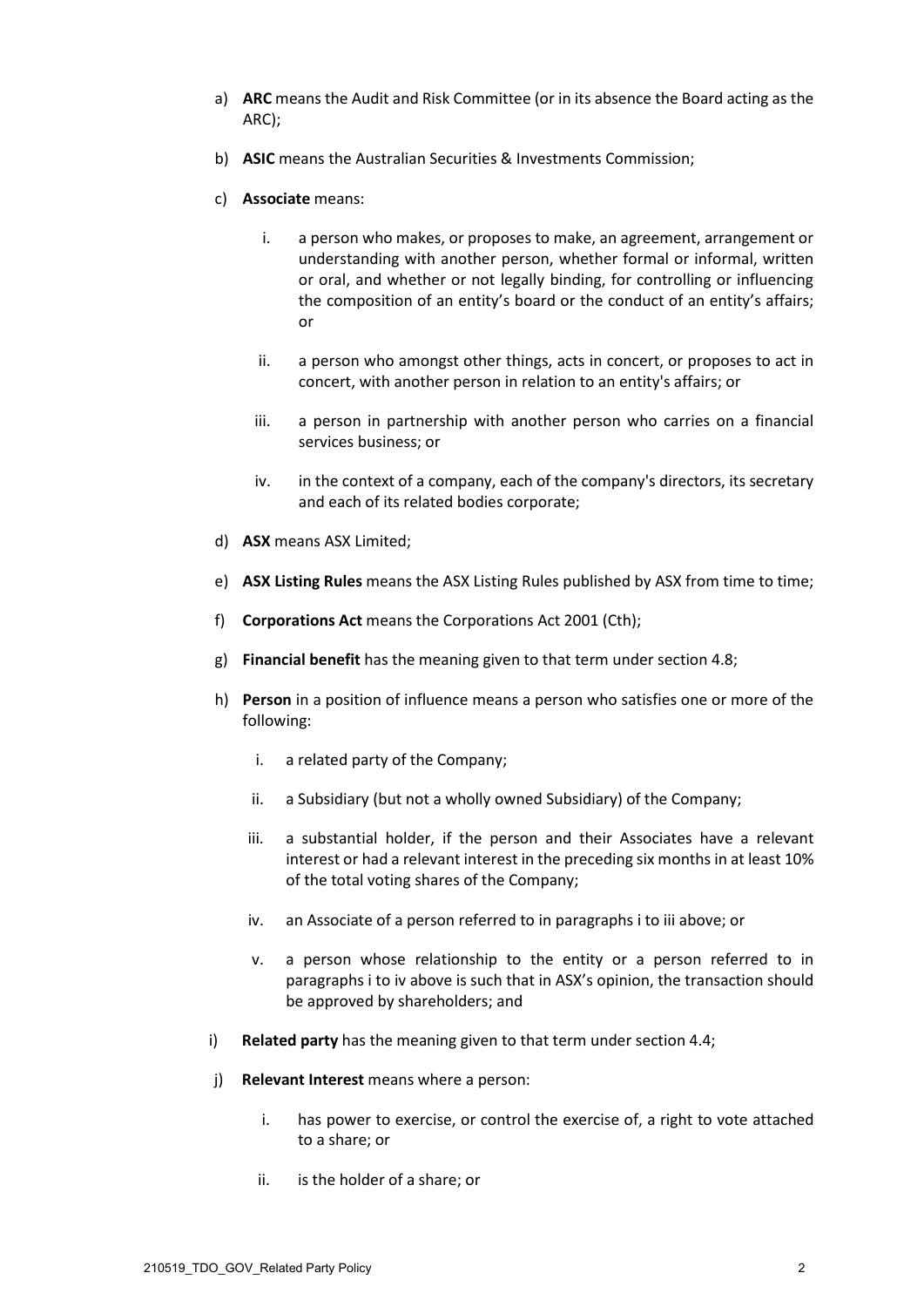- iii. has power to dispose of, or control the exercise of a power to dispose of, a share;
- k) **Subsidiary** means, in the context of this Policy, where the Company**:**
	- i. holds more than half of the issued share capital of a company (excluding any part of that issued share capital that carries no right to participate beyond a specified amount in a distribution of either profits or capital);
	- ii. controls the composition of the board of a company; or
	- iii. is a position to cast, or control the casting of, more than half of maximum number of votes that might be cast at a general meeting of a company.

#### **4. Related party transaction obligations – Corporations Act**

4.1. Sources of the obligations

The source of the Company's related party transaction obligations is Chapter 2E of the Corporations Act. The obligations imposed under Chapter 2E are separate and in addition to the general director's duties imposed by the Corporations Act and at general law.

4.2. Roles and responsibilities of ASIC

ASIC is responsible for enforcing the Corporations Act and administers the regime for related party transactions.

4.3. Corporations Act obligations

Before The Company may give a financial benefit to a related party one of the following requirements must be satisfied:

- a) The Company must obtain the approval of its shareholders and give the benefit within 15 months after the date of the approval; or
- b) the Board of Directors must resolve that the giving of the benefit falls under one of the exceptions set out in section [4.9.](#page-5-1)
- c) *(Section 208 of the Corporations Act)*
- <span id="page-4-3"></span><span id="page-4-0"></span>4.4. What is a 'related party'?

<span id="page-4-1"></span>The Corporation Act provides that the following are related parties of the Company:

- a) an entity that controls the Company (Controlling Entity);
- <span id="page-4-2"></span>b) the Directors of the Company;
- c) the Directors of any entity that controls the Company;
- <span id="page-4-4"></span>d) the spouses, children and parents of the Directors referred to i[n b\)](#page-4-1) and [c\);](#page-4-2)
- e) any entity controlled by the Company;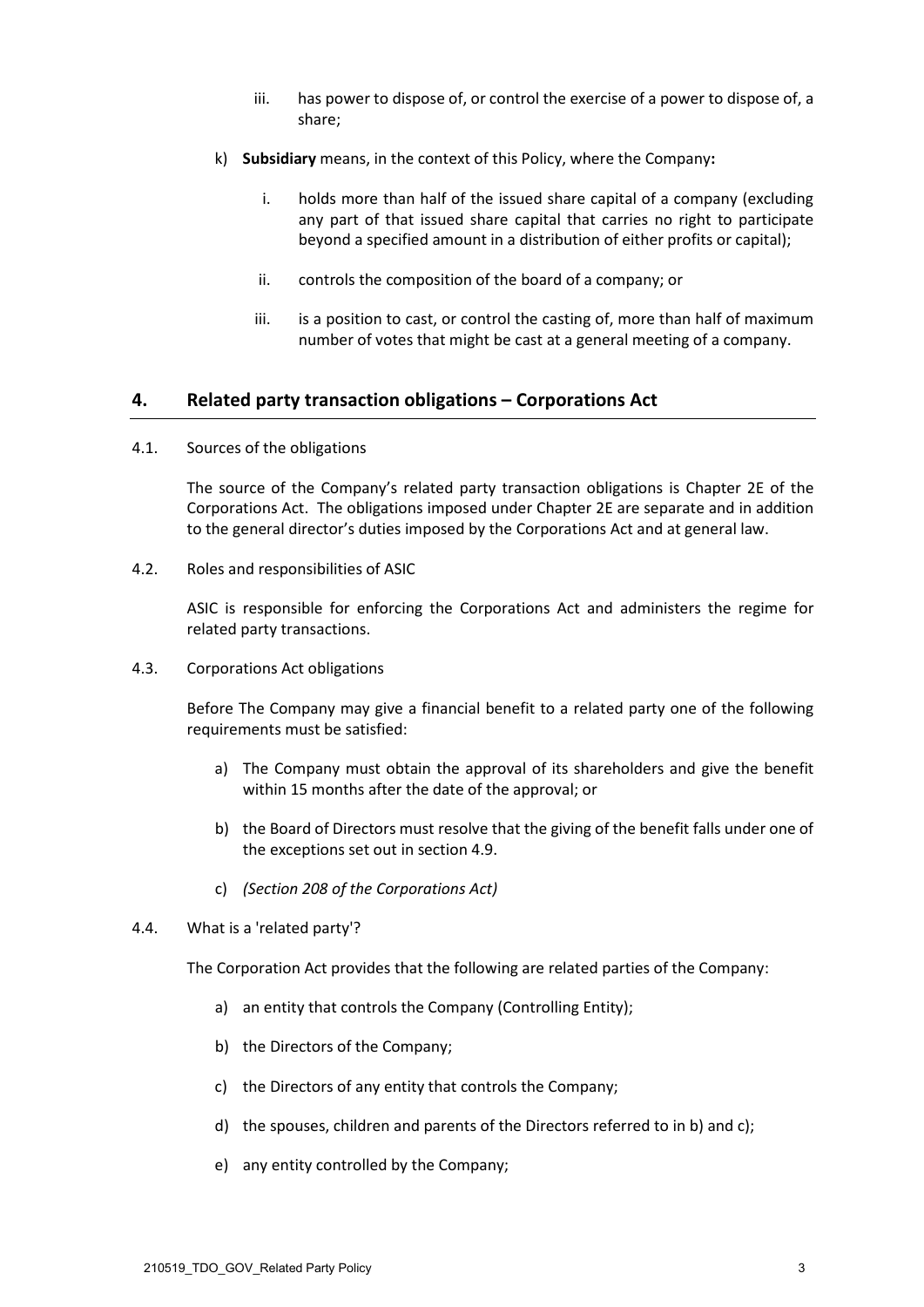- <span id="page-5-2"></span>f) any entity controlled by a related party referred to in paragraphs [a\)](#page-4-3) to [e\),](#page-4-4) unless the entity is controlled by the Company;
- g) any entity that was a related party of a kind referred to in paragraph[s a\)](#page-4-3) t[o f\)](#page-5-2) at any time within the previous six months; and
- h) an entity is a related party of the Company at a particular time, if the entity believes or has reasonable grounds to believe that it is likely to become a related party of the Company of a kind referred to in paragraph[s a\)](#page-4-3) to [f\).](#page-5-2)
- 4.5. In considering whether the Company is controlled the Corporations Act (section 50AA) provides that an entity controls the Company if it has the capacity to determine the outcome of decisions about the Company's financial and operating policies.
- 4.6. In determining if the Company controls another entity the Corporations Act (section 50AA) provides that the Company controls another entity if the Company has the capacity to determine the outcome of decisions about the other entity's financial and operating policies.
- 4.7. In determining capacity:
	- the practical influence that can be exerted should be considered rather than specific rights that an entity can enforce; and
	- any practice or pattern of behaviour affecting financial or operating policies should be taken into account.
- <span id="page-5-0"></span>4.8. What is a 'financial benefit'?

The term 'financial benefit' is given a broad meaning under the Corporations Act, and includes:

- giving a benefit through an interposed entity;
- giving a financial benefit by making an informal agreement, oral agreement or an agreement that has no binding force; and
- giving a financial benefit that does not involve paying money.

The Corporations Act provides the following examples of financial benefits:

- (i) giving or providing the related party finance or property;
- (ii) buying an asset from or selling an asset to a related party;
- (iii) leasing an asset from or to a related party;
- (iv) supplying services to or receiving services from a related party;
- (v) issuing securities or granting an option to a related party; and
- (vi) taking up or releasing an option of the related party.

*(Section 229 of the Corporations Act)*

<span id="page-5-1"></span>4.9. Exceptions to the Corporations Act obligations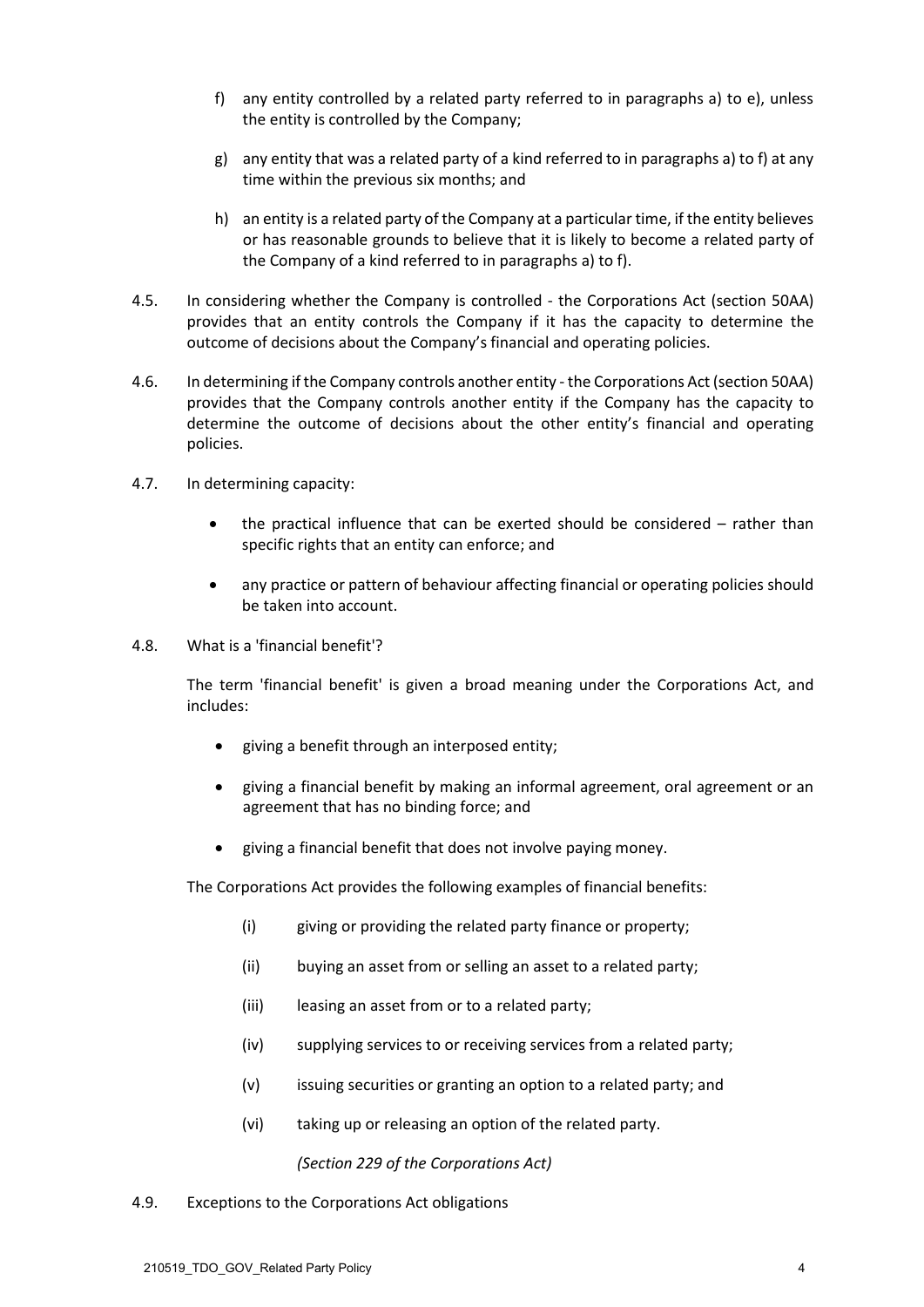The Company will not be required to obtain shareholder approval to give a financial benefit to a related party where one or more of the following exceptions applies:

#### **a) Arm's length terms**

Shareholder approval is not needed to give a financial benefit to a related party where:

- (i) the terms of the agreement would be reasonable in the circumstances if the Company and the related party were dealing at arm's length; or
- (ii) are less favourable to the related party than if they were dealing at arm's length,

when considered in light of each of the relevant factors outlined in Annexure A.

*(Section 210 of the Corporations Act)*

#### **b) Remuneration of officers or employees**

Shareholder approval is not required to give a financial benefit where the benefit is:

- (i) reasonable remuneration of Officers or employees of the Company (when considered in the context of the Company and the related party); or
- (ii) payment or reimbursement of reasonable expenses of Officers or employees of the Company incurred, or to be incurred, by the Officer or employee in performing his/her duties as an Officer or employee of the Company.

*(Section 211 of the Corporations Act)*

#### **c) Indemnities, exemptions, insurance policies and payment of legal costs of officers**

Shareholder approval is not required to give a financial benefit which is an indemnity, exemption, insurance policy or legal cost of an Officer of the company<sup>[1](#page-6-0)</sup>.

*(Section 212 of the Corporations Act)*

#### **d) Small amounts given to a related party**

Shareholder approval is not required for a payment to a related party in a financial year where the amount to be given, when aggregated with the total of all other amounts given to the related party in that financial year, does not exceed \$5,000.

*(Section 213 of the Corporations Act)*

<span id="page-6-0"></span><sup>1</sup> Note that this is limited in so far as section 199A-199C of the Corporations Act 2001 (Cth) applies, such that the Company cannot provide a financial benefit to a director, officer or secretary against liability arising out of unlawful activity. Also, the Company cannot provide an indemnity for liability incurred by a director as an officer of the Company where a director owed a liability to the Company or a related body corporate, or the director owed a liability to someone other than the Company and the liability did not arise out of conduct in good faith. The Company cannot pay or agree to pay for director, secretary or other officer insurance against liability arising out of conduct involving a wilful breach of duty in relation to the company.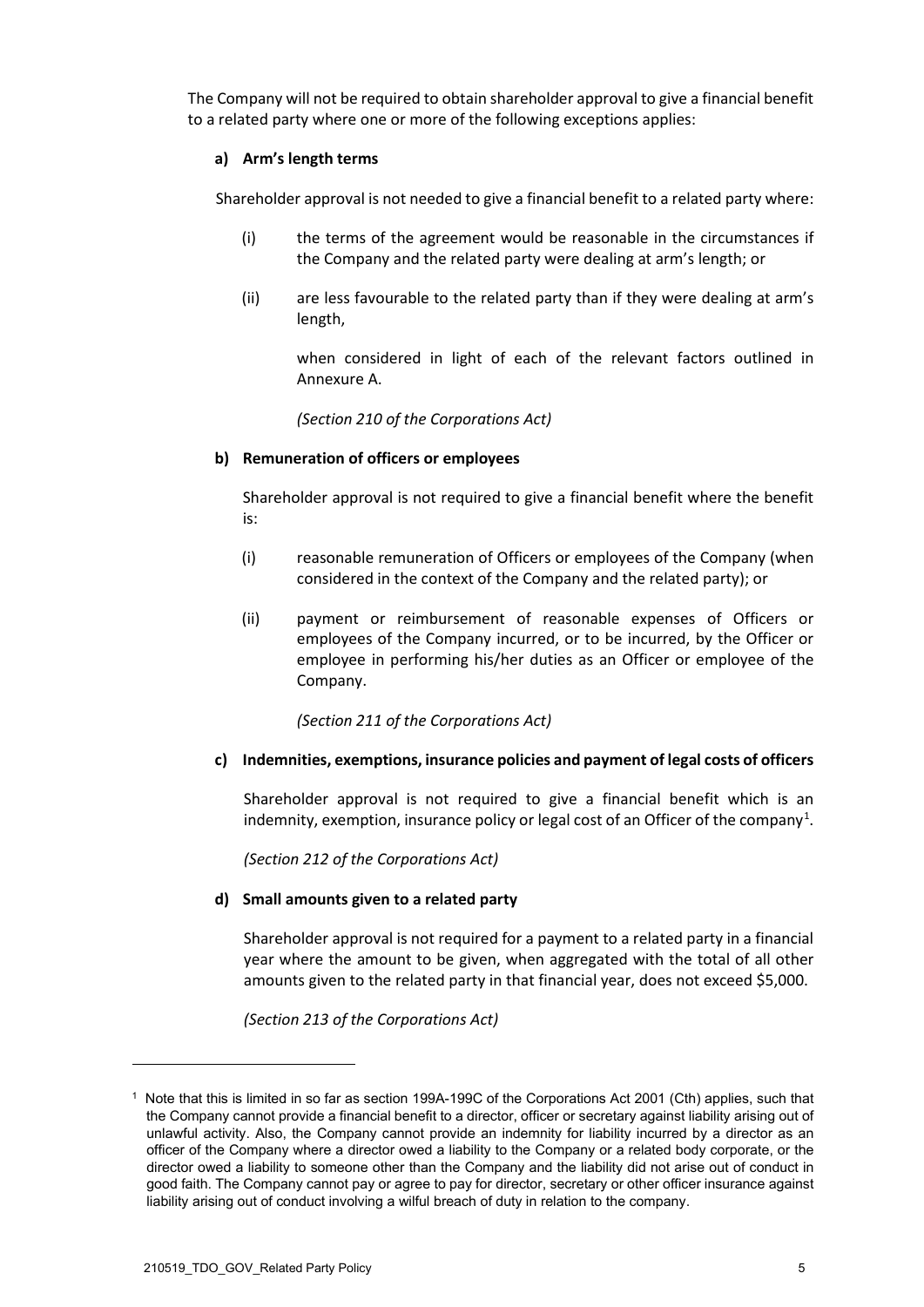#### **e) Benefit to a closely held subsidiary**

Shareholder approval is not required to give a financial benefit to a closely held subsidiary.

*(Section 214 of the Corporations Act)*

A company is a 'closely held subsidiary' of the Company if the only shareholders of that company are either:

- (i) The Company;
- (ii) a nominee of the Company; or
- (iii) another 'closely held subsidiary' of the Company, or a nominee of that closely held subsidiary.

#### **f) Benefit to shareholders**

Shareholder approval is not required if:

- (i) the benefit is given to a shareholder of the company; and
- (ii) the giving of the benefit does not discriminate unfairly against the other shareholders of the public company.

*(Section 215 of the Corporations Act)*

#### **g) Court Order**

Shareholder approval is not required to give a financial benefit under a Court order.

*(Section 216 of the Corporations Act)*

#### 4.10. Contravention

If the Company does not obtain shareholder approval and the financial benefit does not fall within one of the exemptions, it will have committed an offence under section 209 of the Corporations Act. Officers of the Company Group involved in the contravention may have committed an offence if their involvement was dishonest.

# **5. Transactions with a person in a position of influence (including related parties) – ASX Listing Rules**

#### 5.1. Introduction

In addition to the Corporations Act requirements, the Company must also comply with the ASX Listing Rules, specifically (in the context of this Policy) with the provisions in Chapter 10 of the ASX Listing Rules relating to transactions with persons in a position of influence.

### <span id="page-7-0"></span>5.2. Substantial assets

Under Listing Rule 10.1, the Company must ensure that neither it nor any of its subsidiary companies, or companies which it otherwise controls, acquires a substantial asset from, or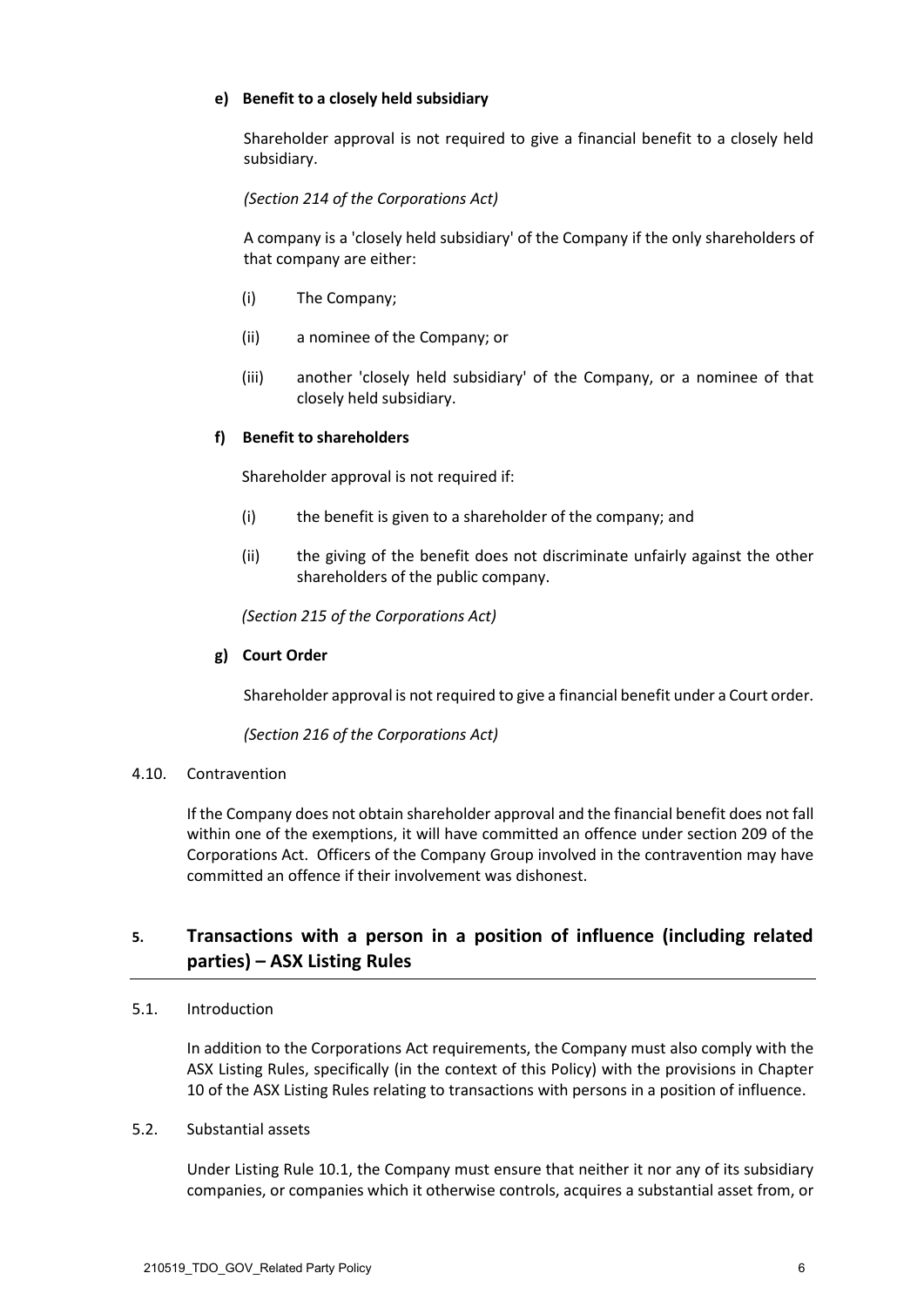<span id="page-8-0"></span>disposes of a substantial asset to, any of the following persons without shareholder approval or without the grant of a waiver from ASX:

- a) a related party of the Company (as defined by sectio[n 4.4\)](#page-4-0);
- b) a Subsidiary (but not a wholly owned Subsidiary) of the Company;
- <span id="page-8-1"></span>c) a substantial holder, if the person and their Associates have a relevant interest or had a relevant interest in the preceding six months, in at least 10% of the total voting shares of the Company Limited;
- <span id="page-8-2"></span>d) an Associate of a person referred to in paragraphs [a\)](#page-8-0) to [c\)](#page-8-1) above; or
- e) a person whose relationship to the entity or a person referred to in paragraphs [a\)](#page-8-0) to [d\)](#page-8-2) above is such that in ASX's opinion, the transaction should be approved by shareholders.

An asset is 'substantial' if its value or the value of the consideration provided for it is, or in ASX's opinion is, 5% or more of the equity interests of the Company as set out in the latest accounts given to ASX. In calculating the value, each of the following rules applies:

- (i) intangibles must be included;
- (ii) provisions for depreciation and amortisation must be deducted;
- (iii) liabilities as part of an acquisition will not be deducted; and
- (iv) separate transactions may be aggregated, if in ASX's opinion, they form part of the same commercial transaction.

#### 5.3. Exceptions

ASX Listing Rule 10.1 (outlined above at section [5.2\)](#page-7-0) does not apply to a transaction between:

- The Company and a wholly owned Subsidiary;
- wholly owned Subsidiaries of the Company;
- The Company and a person who is a related party by reason only of the proposed transaction and because the Company believes, or has reasonable grounds to believe, that the person is likely to become a related party because of the transaction; or
- an issue of securities by the Company for cash.

#### **6. Related party transaction obligations – accounting standards**

#### 6.1. Sources of the obligations – AASB 124

In addition to the consideration of whether a transaction may be classified as a related party transaction under the Corporations Act or the ASX Listing Rules, the Company must also consider whether there has been a related party transaction reporting obligation and, if necessary, then disclose this as required by the Australian Accounting Standard – AASB 124.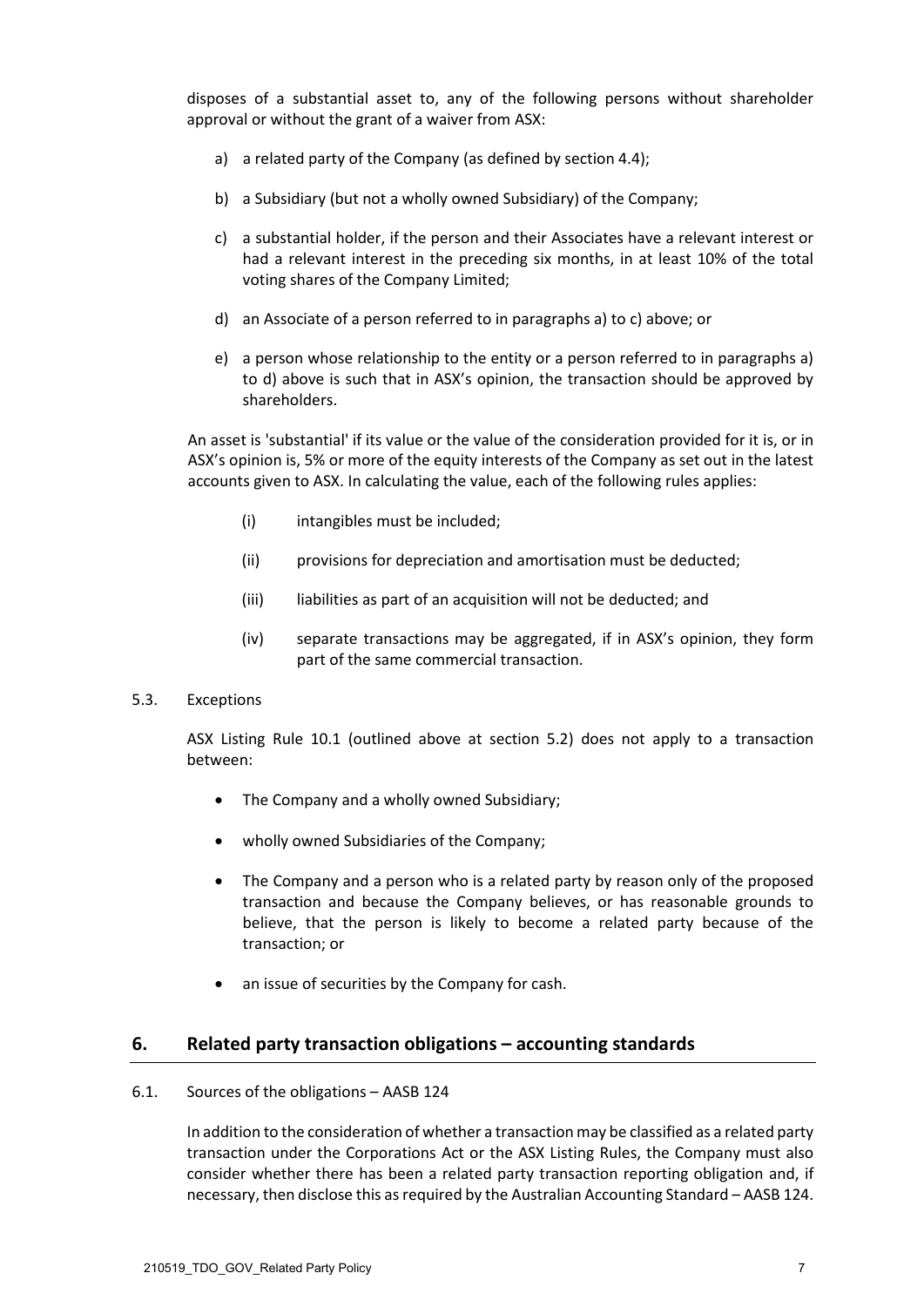The definition of 'related party' under AASB 124 is outlined below at section [6.4,](#page-9-0) and is broader than the definition of 'related party' provided by the Corporations Act

6.2. Objective

The Company's financial statements must contain disclosures necessary to draw attention to the possibility that its financial position of profit or loss may have been affected by the existence of transactions with a related party and outstanding balances with such parties.

<span id="page-9-1"></span>6.3. Scope

<span id="page-9-2"></span>AASB 124 shall be applied by the Company and its auditor in:

- identifying related party relationships and transactions;
- identifying outstanding balances between The Company and its related parties;
- identifying the circumstances in which disclosure of the items in paragraphs  $\mathbb D$  and are required; and
- determining the disclosures to be made about the items in paragraphs  $\mathbb Z$  and  $\mathbb Z$ .
- <span id="page-9-0"></span>6.4. Terminology used in AASB 124

#### **Related Party**

A party is related to an entity to the Company if:

- <span id="page-9-6"></span><span id="page-9-5"></span><span id="page-9-4"></span><span id="page-9-3"></span>a) directly or indirectly the party:
	- (i) controls, is controlled by, or is under common control with the Company;
	- (ii) has an interest in the Company that gives it significant influence over the Company;
	- (iii) has joint control over the Company;
	- (iv) the party is an associate (AASB 128 Investments in Associates) of the Company;
	- (v) the party is a joint venturer in which the Company is a venturer (AASB 131 Interests in Joint Ventures);
	- (vi) the party is a member of key management personnel of the Company Group;
	- (vii) the party is a close member of the family of an individual referred to in [\(i\)](#page-9-3) o[r \(iv\);](#page-9-4)
	- (viii) the party is an entity that is controlled, jointly controlled or significantly influenced by, or for which significant voting power in such entity resides with, directly or indirectly, any individual referred to in [\(vi\)](#page-9-5) or [\(vii\);](#page-9-6) or
	- (ix) the party is a post-employment benefit plan for the benefit of employees of the Company, or of any entity that is a related party of the Company.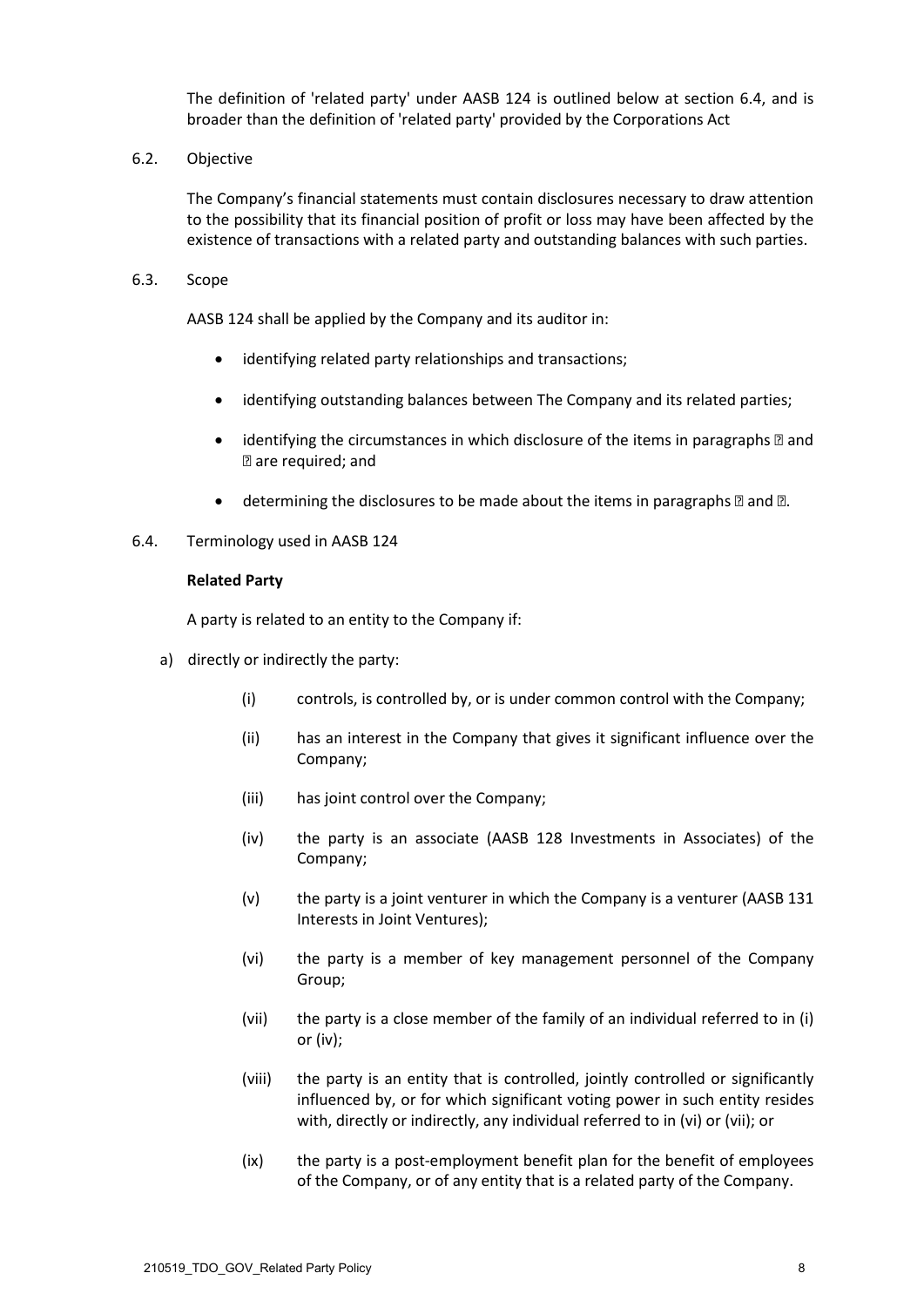- b) Control is the power to govern the financial and operating policies of any entity so as to obtain benefits from its activities.
- c) Significant influence is the power to participate in the financial and operating policy decisions of an entity, but is not control over those policies. Significant influence may be gained by share ownership, statute or agreement.
- d) A related party transaction is a transfer of resources, services or obligations between related parties, regardless of whether a price is charged.
- e) Key management personnel are those persons having authority and responsibility for planning, directing and controlling the activities of the Company, directly or indirectly, including any director (whether executive or otherwise) of the Company.
- f) Compensation includes all employee benefits (AASB 119 Employee Benefits) including employee benefits to which AASB 2 Share Based Payment applies. Employee benefits are all forms of consideration paid, payable or provided by the Company, or on behalf of the Company, in exchange for services rendered to the Company.
- g) Close members of the family of an individual are those family members who may be expected to influence, or be influenced by, that individual in their dealings with the Company.
- 6.5. Disclosure

If there have been transactions between related parties, the Company shall disclose the nature of the related party relationship as well as information necessary for an understanding of the potential effect of the relationship on the financial statements. At a minimum, disclosures shall include:

- a) the value of the transaction(s);
- b) the value of outstanding balance(s) and:
	- (i) their terms and conditions, including whether they are secured, and the nature of consideration to be provided in settlement; and
	- (ii) details of any guarantees given or received;
- c) provisions for doubtful debts related to the amount of outstanding balances; and
- d) the expense recognised during the period in respect of bad or doubtful debts due from related parties.

Disclosures are to be made separately for The Company for each of the following categories:

- (i) entities with joint control or significant influence over the Company;
- (ii) Subsidiaries;
- (iii) Associates;
- (iv) joint ventures in which the Company is a venturer;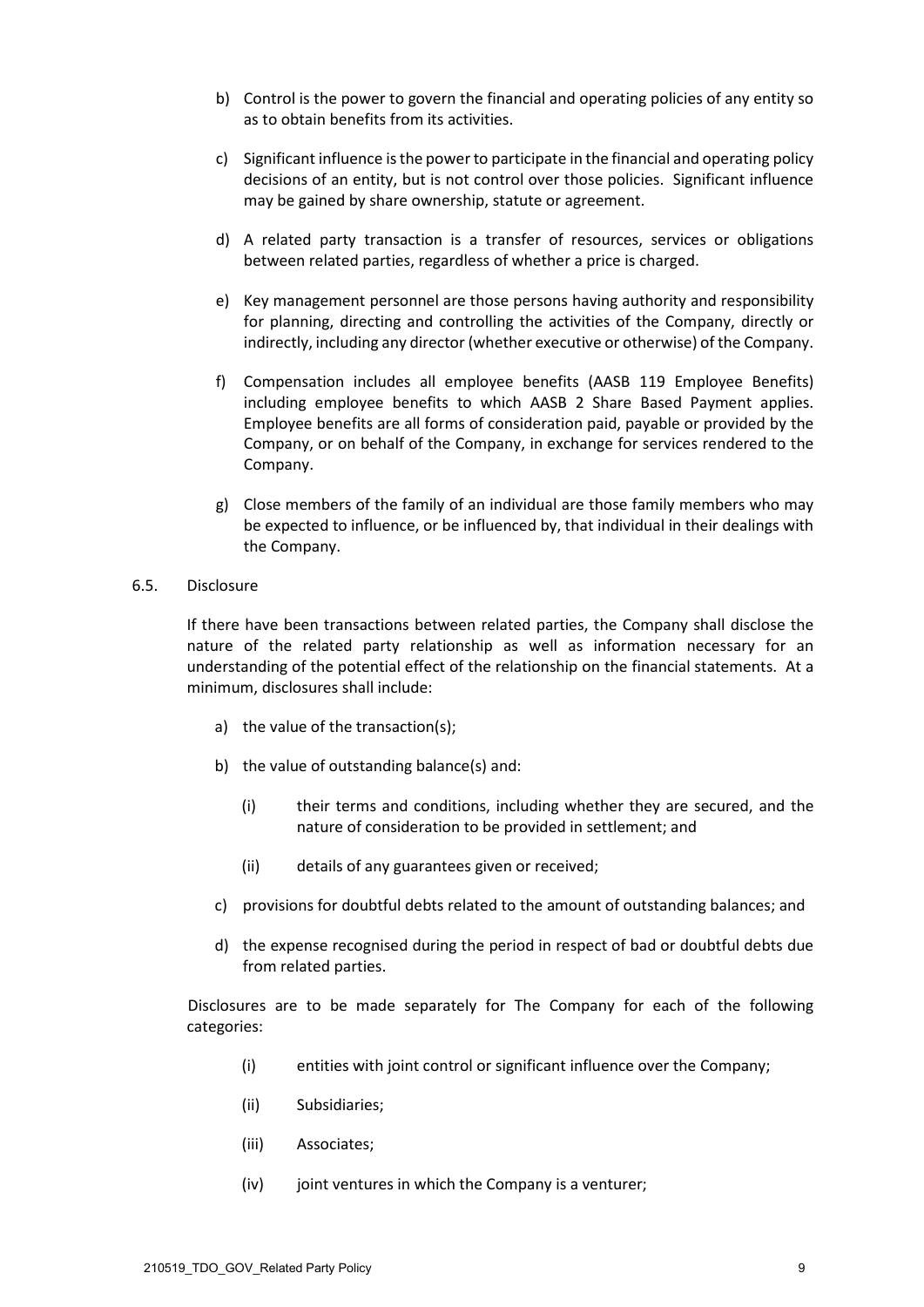- (v) key management personnel of the Company; and
- (vi) other related entities.

### **7. Procedures for dealing with related party transactions**

7.1. The purpose of the procedures

The purpose of the procedures set out in this section 7 are to provide the Company personnel with the process of identification, review, approval and disclosure of related party transactions and transactions with a person in a position of influence.

<span id="page-11-1"></span>7.2. Immediate reference

Any Director, Officer or employee of the Company that is presented with a transaction, or a proposed transaction, which involves either a related party or a person in a position of influence, whether a formal arrangement or not, must immediately notify the company secretary and provide all relevant information listed in sectio[n 7.3](#page-11-0) below.

<span id="page-11-0"></span>7.3. Referral to ARC

The company secretary must notify the ARC of all transactions, and proposed transactions, referred to him or her under section [7.2](#page-11-1) and provide the ARC with copies of all relevant documentation. The information provided by the company secretary to the ARC should include the following:

- details about the proposed transaction including the nature of the 'financial benefit';
- information about the proposed transaction parties and how they are considered related;

(Does the transaction party fall within the definition of 'related party' or 'person in a position of influence' under the ASX Listing Rules?);

whether an exception to shareholder approval applies;

(Consider against the exceptions set out in section [4.9](#page-5-1) hereof and also whether the transaction falls below the 5% threshold under ASX Listing Rule 10.1);

• how arm's length may be evidenced (if relevant);

(Consider the factors set out in the Annexure A to this Policy);

whether shareholder approval may be required; and

- what steps must be taken to obtain shareholder approval.
- 7.4. ARC to consider the proposed transaction for compliance with the Policy

The ARC must:

a) consider the information provided in order to determine whether the proposed transaction complies with this Policy, in particular, whether: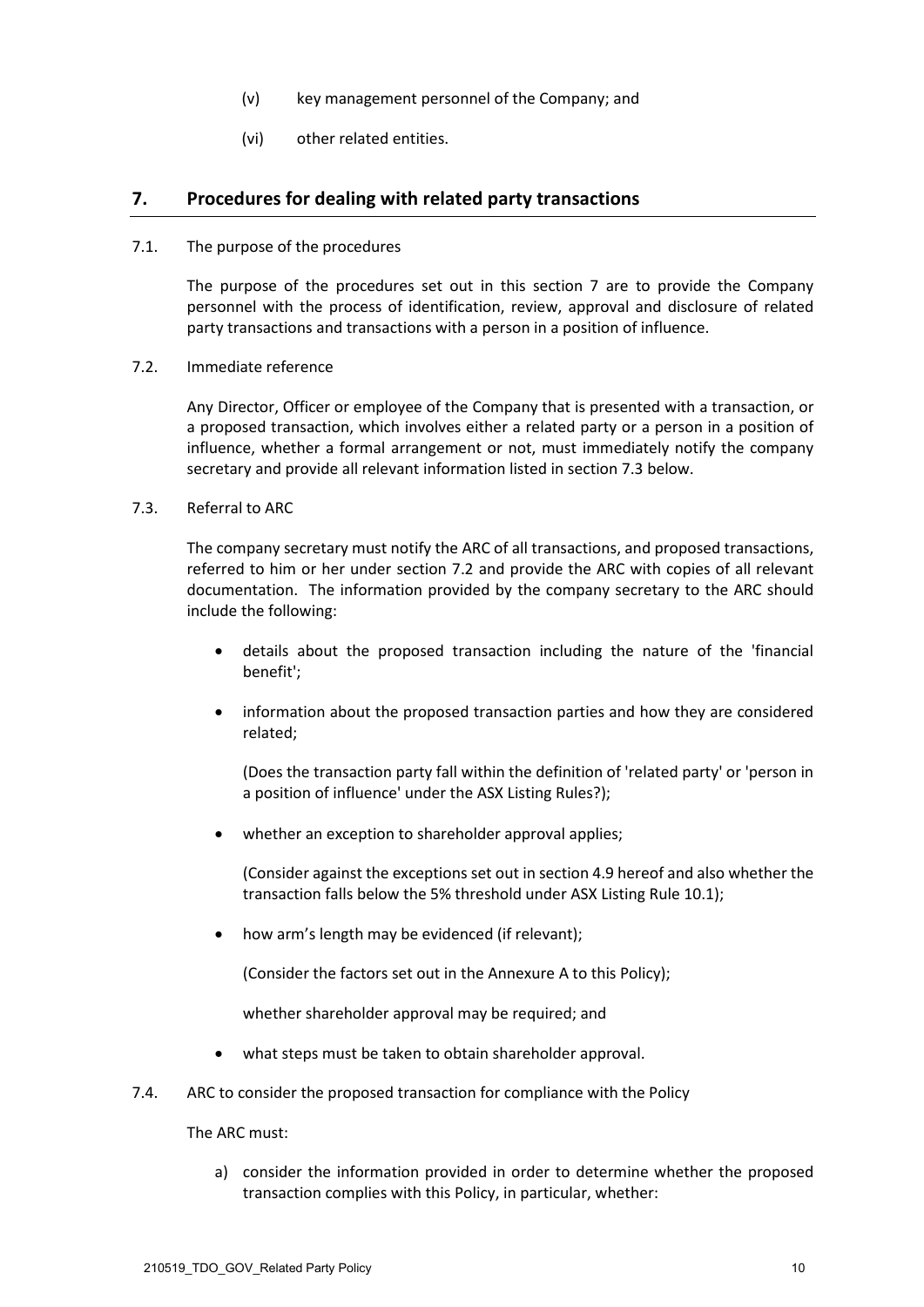- (i) shareholder approval is required under the Corporations Act or the ASX Listing Rules; and
- (ii) any disclosure is required under the ASX Listing Rules and/or in The Company's Annual Report, and
- b) make a recommendation to the Board of Directors (i.e. whether and how to proceed with the proposed transaction).

The ARC, in conjunction with the company secretary, may seek external advices in reaching this determination.

#### <span id="page-12-0"></span>7.5. Board of Directors' consideration

The Board of Directors must consider the information provided by the ARC in light of the matters outlined in this Policy and determine whether the transaction, or proposed transaction, requires:

- shareholder approval under the Corporations Act or the ASX Listing Rules; and/or
- any disclosure under the ASX Listing Rules and/or in the Company's Annual Report.

The Board of Director's may delegate its powers under this section [7.5](#page-12-0) to the company secretary provided that such person(s) is not a party to the transaction or the proposed transaction (as the case may be).

7.6. Interested parties

In the event a Director or Officer of the Company is a party (either directly or indirectly) to a transaction, or a proposed transaction, referred to the company secretary under this Policy, then that Director or Officer must exclude himself/herself from the consideration and approval process of that transaction under this Policy.

7.7. Where the transaction is not 'arm's length'

Where the related party transaction is considered by the Board of Directors not to be at 'arm's length' and is not subject to any of the statutory exceptions, the transaction should be referred back to the company secretary to ensure that if proceeded with, the transaction is carried out in a manner that is compliant with the obligations imposed by the Corporation Act and ASX Listing Rules. This may include calling a meeting of shareholders to approve the related party transaction, in accordance with the Corporations Act, ASX Listing Rules and the constitution of the relevant the Company entity.

7.8. Disclosure

The Board of Directors will confirm any statement to be made in relation to any required disclosure.

The approved related party transaction will then need to be marked as a related party transaction when it is recorded within the Board Report section 'Report on use of Delegations/ASX Continuous Disclosure'.

7.9. Approved transactions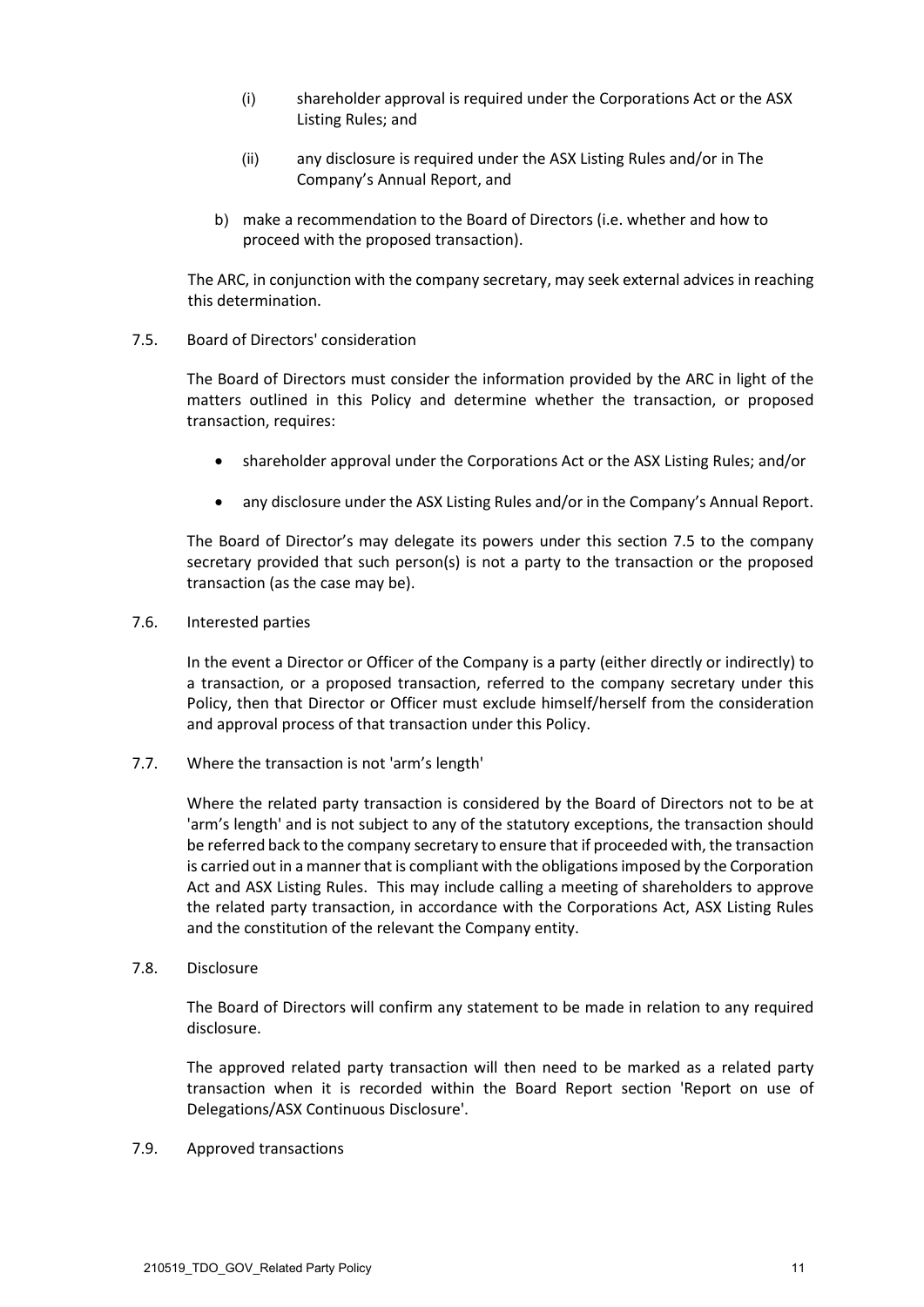Where the Company Secretary or the ARC considers the transaction to be permitted and provided that the transaction has been approved by the Board of Directors, it may then be carried out in accordance with normal operational procedures (noting that the Board of Directors may impose specific operational and/or financial conditions on a related party transaction).

For the avoidance of doubt, it is not up to an individual Director, Officer or employee to decide whether a transaction falls within the exceptions to the requirement for shareholder approval. It is a decision for the Board of Directors.

# **8. Review**

8.1. The ARC will review this Policy and the Procedures annually and make any appropriate recommendations to the Board of Directors. The Board of Directors is responsible for approving this Policy.

# **9. Contact**

- 9.1. If you are in doubt reading any aspect of this Policy and or the procedures to be followed in accordance with this Policy, you should contact the company secretary.
- 9.2. Compliance with the law and the requirements set out in this policy and procedure is the responsibility of all of the Company's Directors, Officers, Senior Executives, employees and consultants. Any guidance provided in or under this policy and procedure does not affect individual responsibility.

# **10. Approved and Adopted**

10.1. This Policy was approved and adopted by the Board on 19 May 2021.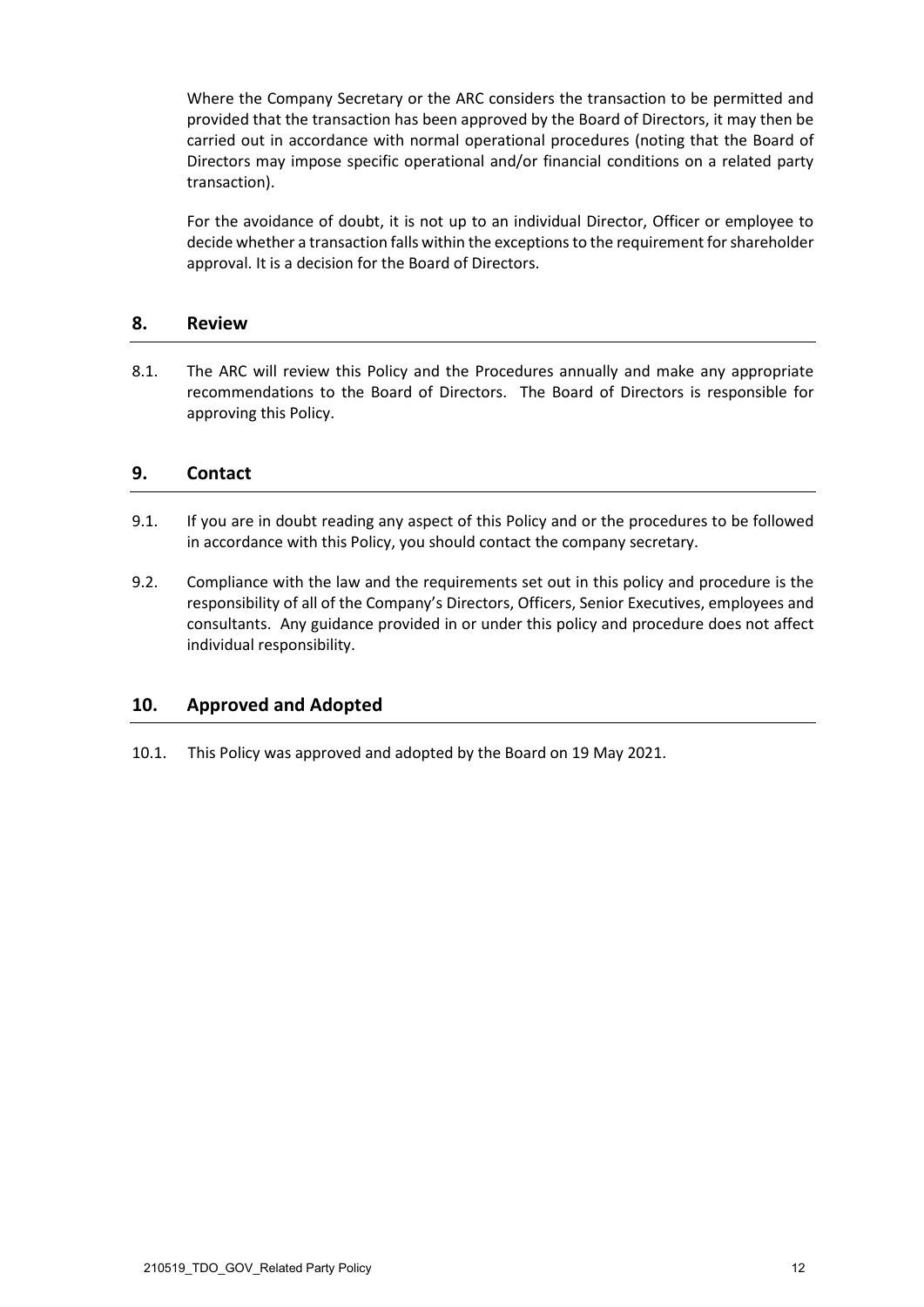**Annexure A Factors to consider when determining whether a transaction is 'arm's length' for the purpose of the related party provisions in the Corporations Act**

| <b>FACTORS FOR CONSIDERATION</b> |                                                                                                                                                                                                                                   | <b>YES</b> | <b>NO</b> |
|----------------------------------|-----------------------------------------------------------------------------------------------------------------------------------------------------------------------------------------------------------------------------------|------------|-----------|
| 1.                               | Is the transaction an Exempt Transaction <sup>1</sup> ?                                                                                                                                                                           |            |           |
| 2.                               | Are the terms of the overall transaction at least the same as<br>those of any comparable transaction on an arm's length basis in<br>similar circumstances?                                                                        |            |           |
| 3.                               | Are there any other commercial options available to the<br>Company?                                                                                                                                                               |            |           |
| 4.                               | Has any expert advice been received by the Company (including<br>any professional advice or expert advice from appropriately<br>qualified advisers)?                                                                              |            |           |
| 5.                               | Are the terms of the proposed transaction fair and reasonable to<br>the Company and on the same basis that would apply if the<br>transaction did not involve a related party?                                                     |            |           |
| 6.                               | Are the terms of the proposed transaction on terms less<br>favourable to the related party than arm's length?                                                                                                                     |            |           |
| 7.                               | Are there business reasons for the Company to enter into the<br>proposed transaction?                                                                                                                                             |            |           |
| 8.                               | Has the proposed transaction been properly documented and<br>reviewed?                                                                                                                                                            |            |           |
| 9.                               | Did the Company follow robust protocols to ensure that conflicts<br>of interest were appropriately managed in negotiating and<br>structuring the transaction, particularly with regard to any<br>unique or unusual terms/content? |            |           |
| 10.                              | Will the transaction on those terms have an impact on the<br>financial position and performance of the Company and non-<br>associated members?                                                                                    |            |           |

If after due consideration is given to each of the above factors and it is not clear whether the potential transaction is on arm's length terms, then external independent advice from appropriately qualified advisers should be sought, after which shareholders' approval may need to be sought.

#### **Note 1 Exempt transactions**

Transactions that are normally considered exempt transactions are as follows:

(a) reasonable remuneration of an officer, such as the managing director (but this does not include director fees which are set by the Company shareholders at a general meeting);